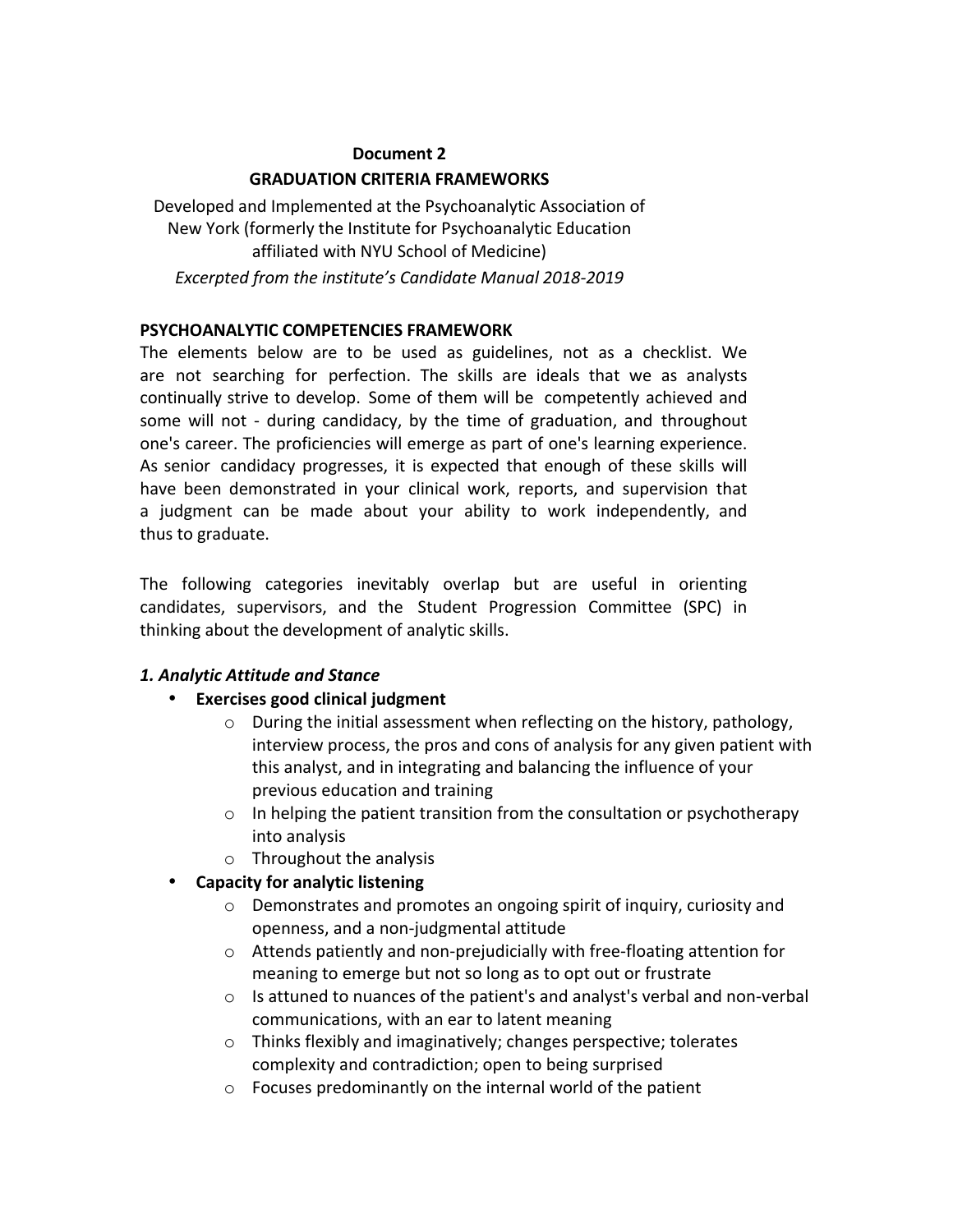- Dependability, steadfastness, patience, and commitment to the analytic task
	- $\circ$  Sustains capacity for empathy
	- $\circ$  Works effectively with defenses, resistances and transferences, including when these become entrenched
	- $\circ$  Tolerates not knowing, ambiguity and frustration
	- $\circ$  Observes and respects personal and ethical boundaries

### *2. Self-Awareness and Self-Assessment*

- Reflects upon and makes use of one's own feelings to help understand the patient and interactions with the patient
- Is aware of own sensitivities and potential blind spots, and the effects of one's own style and personality on the patient
- Is aware of personal limitations in working with certain types of patients
- Contains and processes the patient's and/or one's own affective intensity along the entire spectrum of emotion from severe hostility, periods of sustained uncertainty and isolation of affect to intense longing and intimacy
- Notices and is motivated to analyze one's own mistakes and enactments, and can recover from a loss of analytic stance

### *3. Interventional Skills*

- **Effectiveness of interventions**
	- $\circ$  Thinks and works analytically in establishing and maintaining the treatment frame and the patient's experience of it (e.g., use of the couch, fees, missed sessions, patient's questions)
	- $\circ$  Makes interventions that are experience-near, at the affectively available surface, and accurately address what is accessible to the patient
	- $\circ$  Demonstrates clarity, succinctness and sensitivity to the tone and timing of interventions
	- $\circ$  Grasps the nature of a patient's response to interventions and reflects on its meaning
	- $\circ$  Helps the work broaden and deepen, facilitating patients' progress in their analyses

# **•** Flexibility of interventions

- $\circ$  Emphasizes interpretations while also understanding the value of noninterpretive aspects of the work, such as supportive interventions
- $\circ$  Considers whether working in the transference or outside the transference at given moments will further the analysis
- $\circ$  Works effectively with surface and depth, defenses and wishes
- $\circ$  Reflects thoughtfully upon when it will and will not be helpful to work with the patient's past

### *4. Conceptual Skills*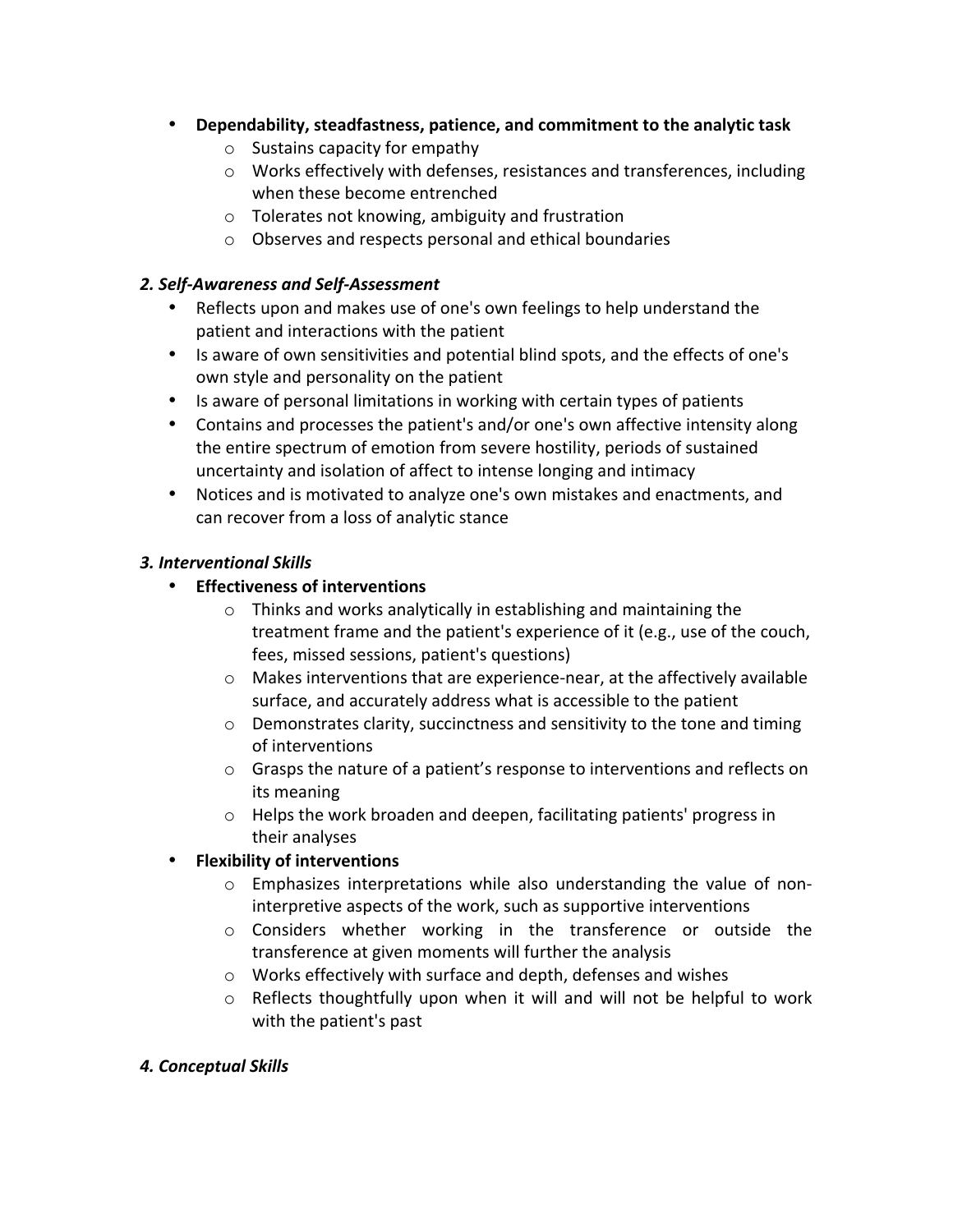- Demonstrates knowledge of theories of mental functioning without being theory bound or overly intellectualized
- Understands important analytic concepts including, but not limited to, the dynamic unconscious, dreams, defenses, central organizing fantasies, transference, countertransference, enactments, technical neutrality, reconstruction, the role of trauma, conflict vs. deficit
- Follows the flow of material within the session, as well as the macrodevelopment of important themes and processes (e.g., shifts in the patient's transferences) over the course of the analysis
- Is developing coherent ideas about the nature of therapeutic action of psychoanalysis and its potential for profound psychological change

### *5. Written Reports*

- Conveys the story of the analysis clearly, vividly and openly, including examples of process material that bring the work alive
- Able to convey process: what led to what in the analysis
- Conveys and reflects upon problems and struggles in the analysis as well as future challenges
- If the patient interrupts the analysis, or the analyst decides to interrupt or alter the nature of the treatment, he conveys what went on as well as what was and was not accomplished
- Reflects on the role of supervision in the work with the patient

### *6. Supervisory Process*

- Presents material candidly and lucidly
- Accepts and learns from constructive criticism
- Demonstrates a collegial relationship with the supervisor and the ability to think and work independently, beginning to find his or her own "analytic voice"
- Self-supervises, reflecting on possible mistakes or misjudgments and what in hindsight one would do differently
- Recognizes the indications for and is willing to seek supervisory input in the future

**……………………………………………………………………………………………………………………………………**

#### **IMMERSION FRAMEWORK: PHASES OF ANALYSIS**

Supervised work with a minimum of three non-psychotic adult patients is required. Of these three cases, at least two  $-$  one male and one female  $-$  have progressed beyond the opening phase. One of these must exhibit characteristics of an Early Mid-Phase and the other characteristics of an Advanced (or Deep) Mid-Phase.

The following schematic description delineates many key aspects of a developing analytic process. It is characterized most importantly by processes that focus on the analysis of transference manifestations in relation to the person of the analyst. However,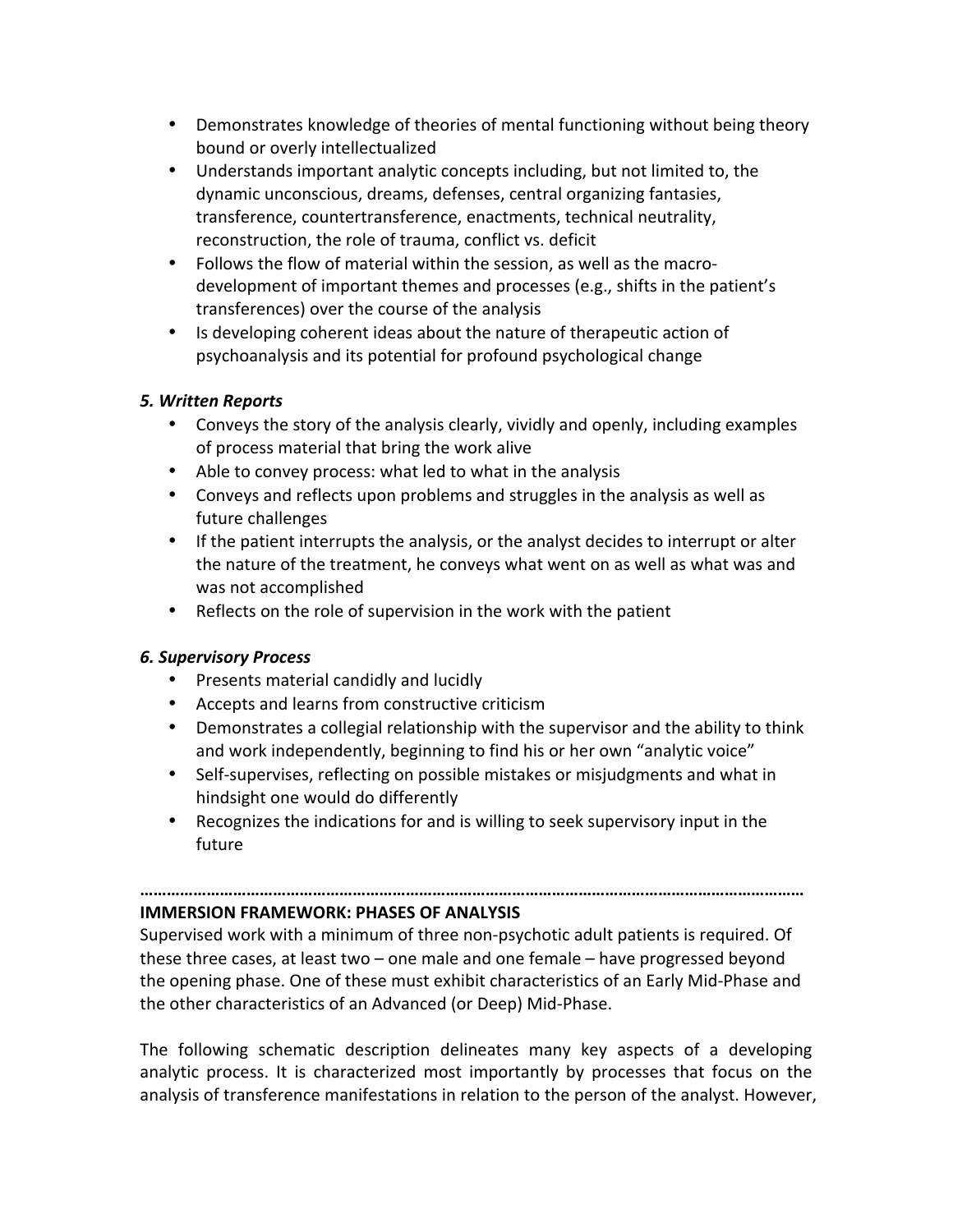this does not imply that all analyses follow a linear course; in reality few analyses are "typical" and many variations occur in successful analyses. For example, there may be sudden shifts in the balance between expressions of transference and resistance, temporary advances and/or regressions, unexpected enactments, crucial insights that are seemingly lost, and external events that impact the analysis (e.g., insurance issues, job changes, educational requirements, marriages, births, deaths, the patient's and/or the analyst's health, and the like). These and many other occurrences require the analyst to be flexible, patient and open to the "unexpected" with patients and with his or her responses to these situations. Furthermore, transference elements may often be effectively analyzed in relationship to significant others in the patient's life; work with some patients may involve exploration of challenges to the frame repeatedly throughout the analysis or at later phases rather than being restricted to the opening phase. The analyst's increasing confidence and clarity of understanding in mid-phase may alternate with periods of uncertainty or even perplexity. Furthermore, the technical emphasis of the opening phase may differ for some patients with more severe pathology.

We offer this description to candidates at IPE as an educational tool that can be useful in discussion with supervisors, SPC advisors, and continuous case instructors, as well as for personal reflection, while simultaneously recognizing that there can be controversy about what constitutes an analytic process.

#### **Opening Phase**

The analyst and analysand begin to experience being with each other in this new and unusual relationship in which the patient is invited to share whatever comes to mind while (typically) lying on the couch without face to face contact with the analyst. The patient begins to learn that it is useful to share with the analyst not only symptoms, but a variety of data, such as childhood experiences, what is going on in the here-and-now, dreams, slips of the tongue, visual images, bodily sensations, and thoughts and feelings about the analyst. As the patient starts to appreciate that meanings attached to these experiences may be inter-connected, he or she also begins to understand how to work with this material. A major aspect of analytic work in this beginning period involves helping the patient to become aware of his or her resistances, and to begin to realize the power of these manifestations of defense in order to become attentive to and understand the ways they may appear, as well as the conscious and unconscious affects they are intended to avert. In other words, the patient begins to become aware of the existence of internal conflict. These resistances are often expressed in challenges to the frame in contexts such as establishing analytic frequency, the fee, free associating, using the couch, and the handling of missed sessions and personal questions about the analyst. In addition, both analyst and patient begin to recognize some elements of their transference and countertransference reactions, and the patient becomes increasingly aware that there is a dynamic unconscious. The time period necessary for this beginning work varies widely for different patients; in rare instances it may take months, but more often one to two or three years, and even longer with some patients.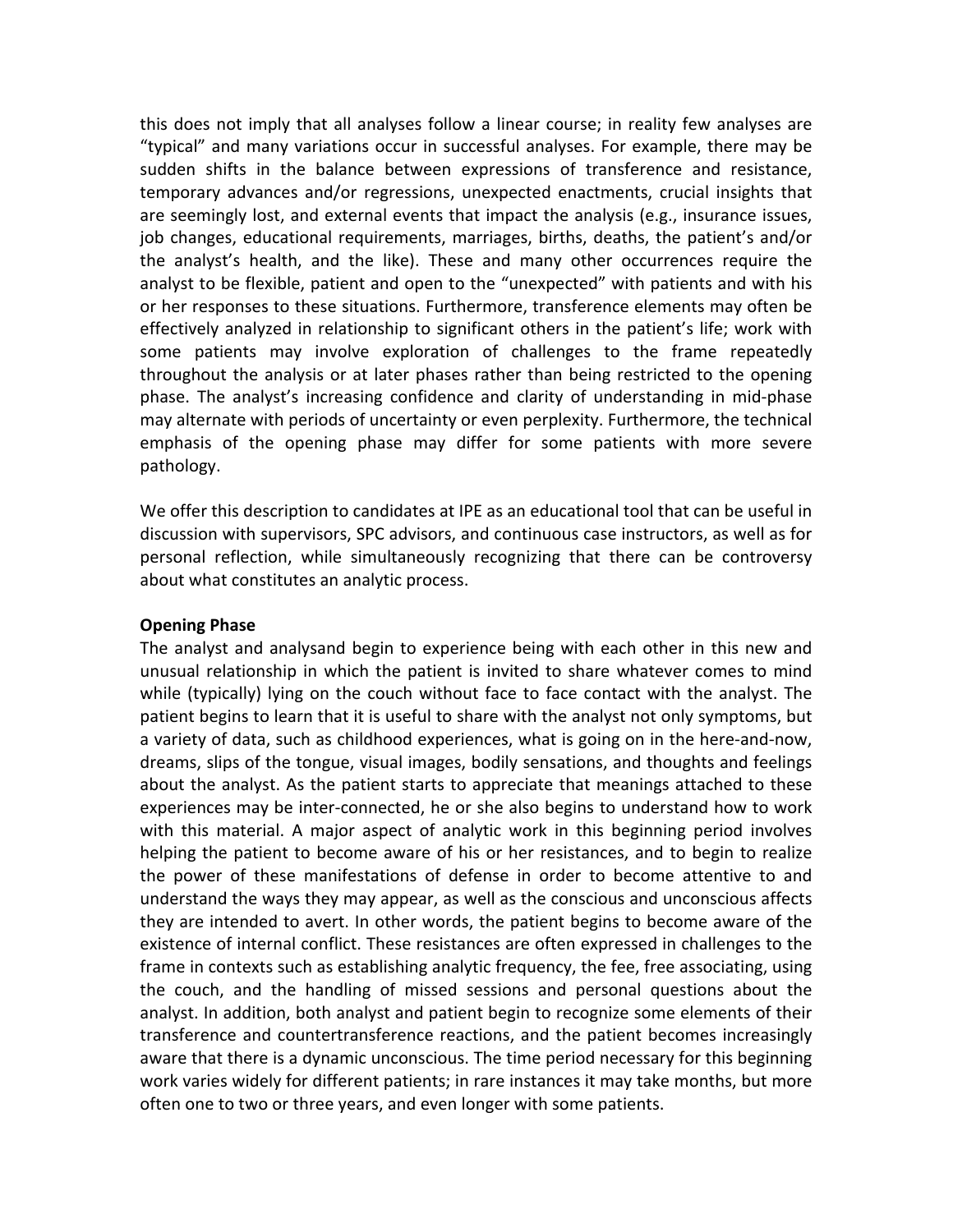#### **Early Mid-Phase**

The analysis and analyst become more and more central emotionally to the patient, and the analysis as a structure and process can become increasingly stable. An initial focus on reporting of symptoms begins to give way to a greater emphasis on the meanings of symptoms and on character. Transference-countertransference manifestations are gradually clearer as more and more derivatives offer evidence that support the analyst's interpretations, especially as resistances are worked with analytically. They may be experienced in fantasies and enactments expressed verbally or in action. These provide useful material for both patient and analyst to explore, and result in both the patient's fuller awareness of transference and the analyst's greater awareness of both transference and countertransference. The analyst often experiences more confidence in understanding the analysand's psychology and in his or her interventions. This, too, is subject to vicissitudes and challenges to certainty  $-$  as evidence may emerge that requires revision of previous interpretations. Some modifications are often observable in the patient's defensive style and ability to reflect on internal states and motivations  $$ including the patient's reflecting upon the internal state of the analyst - as well as resistances to doing so. As this phase develops, with its deepening of the transference (and the patient's fuller appreciation of it), the analyst's interventions may place a greater emphasis on the here-and-now of the patient's mind within the session and less on the external life of the patient.

#### **Advanced (or Deep) Mid-Phase**

Typically, the analysis and analyst have become of central importance to the patient. The patient- analyst pair engages in increasingly productive analysis of transferencecountertransference patterns that have become more clear, interpretable, and workable, as well as reconstruction of the influence of childhood experiences, including traumatic events that have shaped childhood and current experience. Interpretations of specific content in these areas may become more prominent relative to work on defense and resistance. The patient's productions are usually more coherent, so that links between transference and extra-transference, and past and present become more evident and accessible to the patient and analyst. This may contribute to the analyst's increasing pleasure and/or freedom to interpret. Core conflicts are worked on over and over again in an affectively vivid way in the here-and-now and there-and-then, as various facets of these conflicts become manifest in the patient's life as well as in the analytic situation; the patient can also better appreciate connections between the two. Some significant changes in the nature of the relationship with the analyst, and/or in the patient's life outside the analysis, usually take place. The patient also evidences greater ability to engage in self-analysis; s/he notices new resistances as well as the old defensive patterns and some increased flexibility to use a greater variety of defenses, and a more developed and differentiated affective life.

#### **Termination**